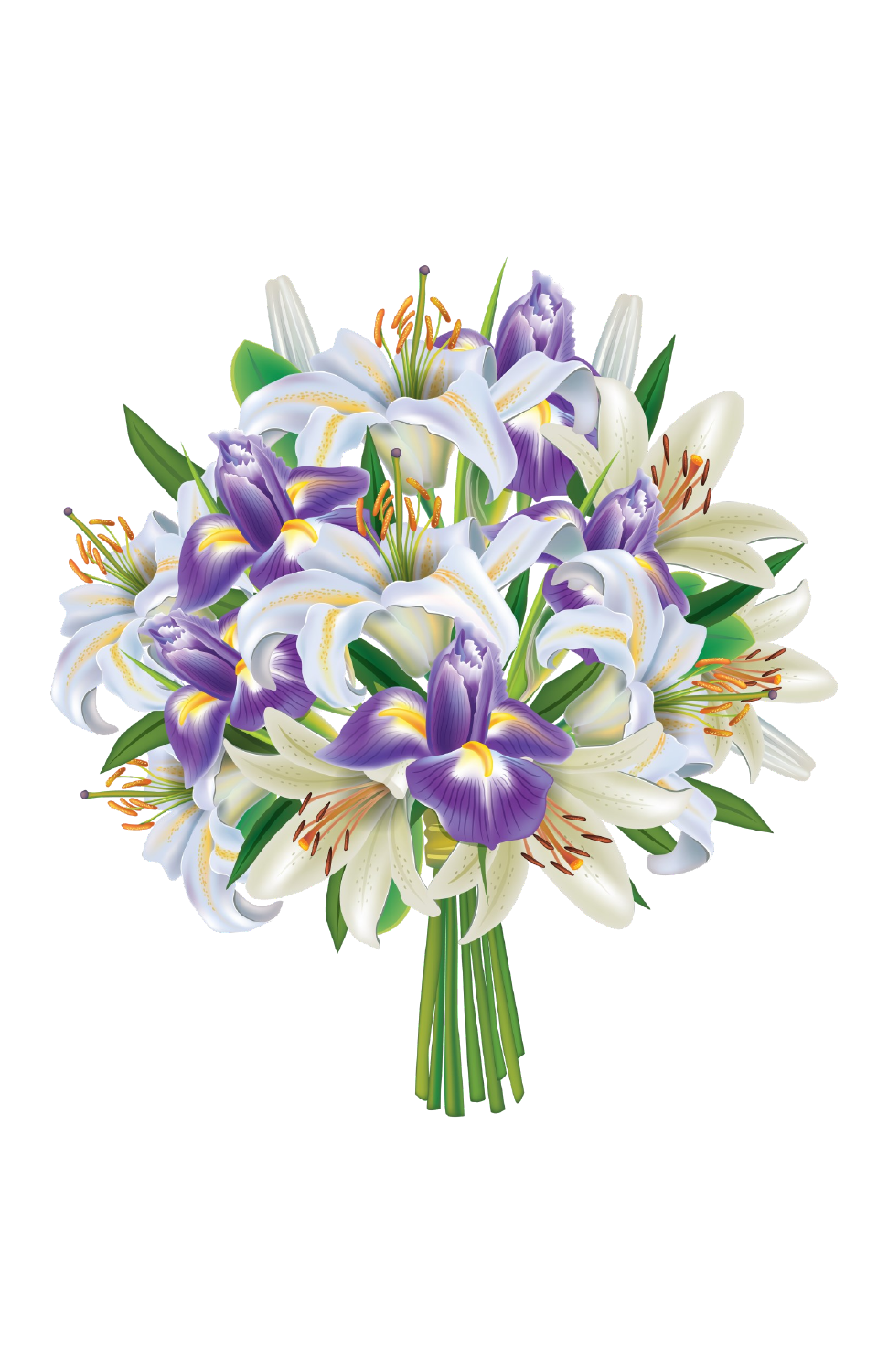

# Mennonite Church May 08, 2022 10:30 AM

Prelude Welcome! Peace Prayer Call to Worship Organ Side: To worship is to stand in awe under a heaven of stars, before a flower, a leaf in sunlight, or a grain of sand. **Piano Side: To worship is to be silent, receptive, before a tree astir with the wind, or the passing shadow of a cloud.** Organ: To worship is to work with dedication and with skill; it is to pause from work and listen to a strain of music. **Piano: To worship is to sing with the singing beauty of the earth; it is to listen through a storm to the still small voice within. ALL:** *Worship is the mystery within us reaching out to the Mystery beyond.*

Prayer

| Come, Let Us All Unite to Sing                         | VТ                   |
|--------------------------------------------------------|----------------------|
| The Love of God                                        | VT 162               |
| Psalm 104:1-4,10-15                                    |                      |
| Children's Time                                        |                      |
| Prayer for our Offerings                               |                      |
| God, Be the Love                                       | VT 43                |
| Ephesians 3:14-21                                      |                      |
| The Unconditional and Transformational Love of God     | Rev. Kristine Regehr |
| Musical Reflection: Please sign the friendship sheets. |                      |
| <b>Transition Moment</b>                               |                      |
| May You Be Rooted and Grounded                         | VT 517               |
| <b>Rlaccing</b>                                        |                      |

Blessing Postlude\*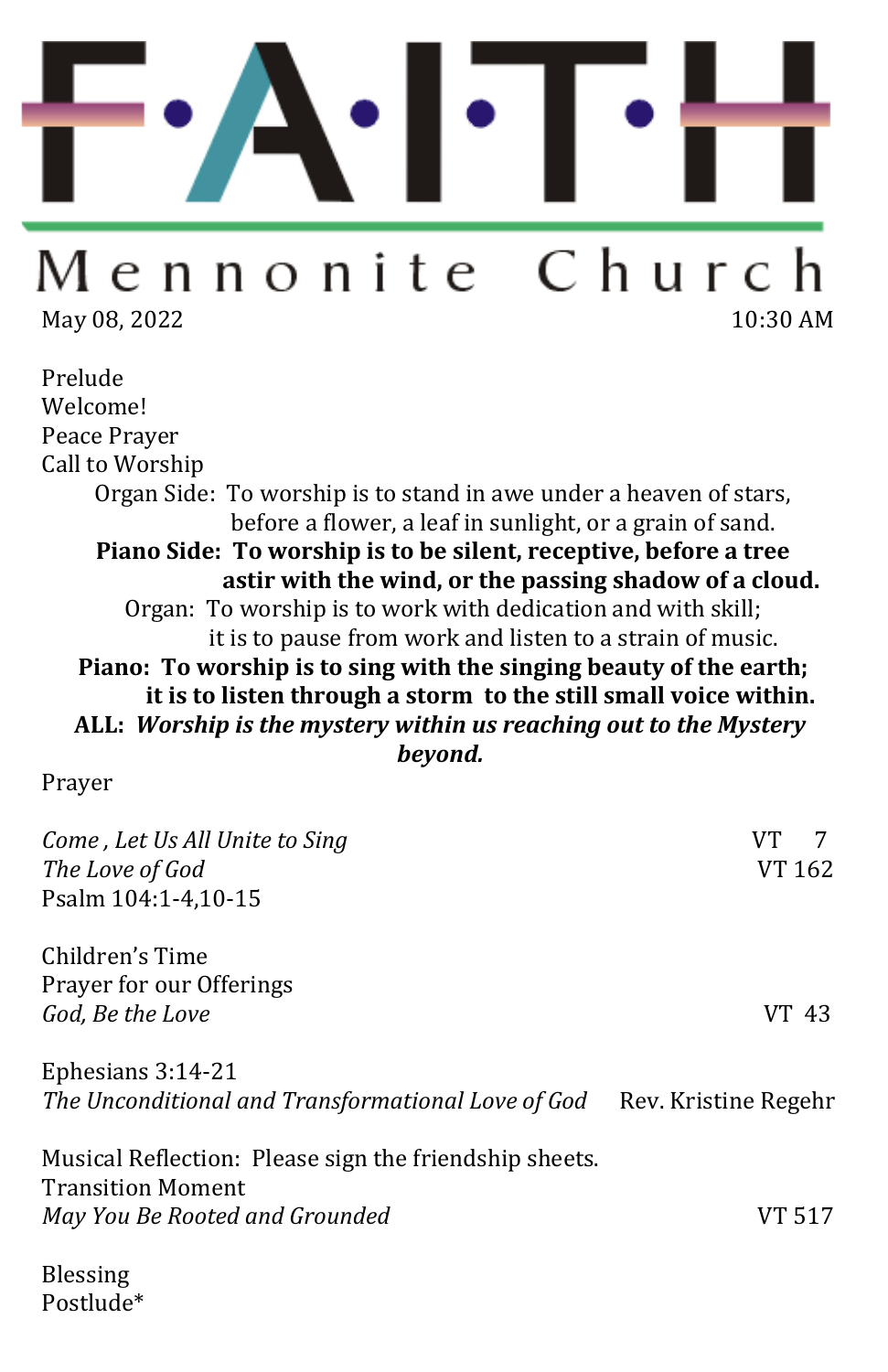VT = Voices Together STJ = Green Song Book STS = Purple Song Book CCLI License #: 2009481 ONE LICENSE #739073-A

\**This service is streamed live. There will be a pause while the stream is switched from the public to the unlisted (private) stream for our congregational sharing, prayer, and announcements.* 

**If you are unable to stand please remain seated.**

#### **WORSHIP PARTICIPANTS**

| Worship LeaderPastor Rose Marie<br>Ushers Wendall Banman & Byron Ediger<br>Greeters  Joyce & Gary Gaeddert |  | Broadcasting MeleLani Llanes |
|------------------------------------------------------------------------------------------------------------|--|------------------------------|
|                                                                                                            |  |                              |

In lieu of passing an offering plate, there are many ways to give. There is a container in the back of the sanctuary as one option. There is a giving button on our community website. and USPS also delivers to us.

| <b>Welcome</b> to Faith<br>Mennonite Church. We are glad you<br>are here.<br>If you need a listening assistance<br>device or a large print bulletin,<br>please ask an usher.<br>There are a few *quiet* craft items on<br>the back table of the sanctuary that<br>can be used during worship. | <b>OUR MISSION STATEMENT</b><br>As followers of Jesus Christ, our<br>mission is to<br>- Worship together as a community of<br>faith,<br>- Invite everyone to share the gift of<br>God's love,<br>- Nurture each other in the faith,<br>- Serve others in the spirit of Christ,<br>and<br>- Proclaim His way of peace, justice<br>and reconciliation. |
|-----------------------------------------------------------------------------------------------------------------------------------------------------------------------------------------------------------------------------------------------------------------------------------------------|------------------------------------------------------------------------------------------------------------------------------------------------------------------------------------------------------------------------------------------------------------------------------------------------------------------------------------------------------|
|                                                                                                                                                                                                                                                                                               |                                                                                                                                                                                                                                                                                                                                                      |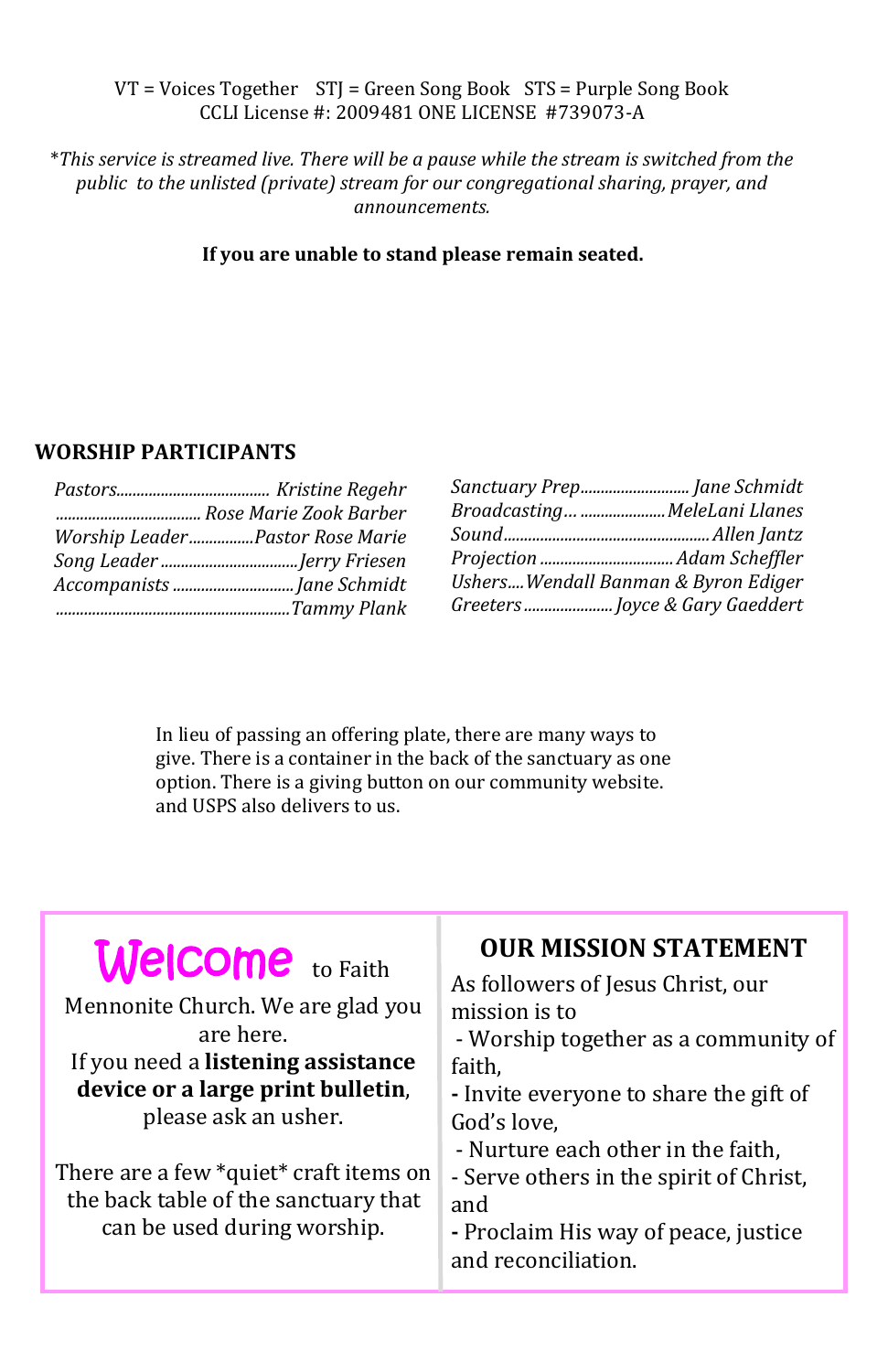### *FAITH FAMILY NEWS*

**SPRING WORKDAY is this coming Saturday!** The Board of Administration is hosting a spring cleanup/workday, May 14, 2022 at 8:30 AM. Please see the signup sheet on the credenza or check out the link in your email for SignUpGenius.

**NEXT WEEK,** Shari Scheffler will be attending a class by the Lombard Mennonite Peace Center called Mediation Skills Training Institute for Church Leaders. The class runs from 9 am to 5 pm, Monday through Friday online via Zoom. It is designed to equip church leaders with the skills necessary to deal effectively with interpersonal, congregational, and other forms of group conflict. The five-day institute also includes a component on congregational mediation and consultation, placed within the context of family systems theory. Shari would appreciate prayers for good absorptive learning!



**THE THIRD SUNDAY POTLUCKS** will be starting up again the third Sunday of May! May 15 is the date! Bring your favorite dish, your table service, and your appetite! As per usual, this will be right after the church service.

**A INTERGENERATIONAL SERVICE PROJECT** will happen on May 15 during the Sunday School Hour when we will be tying comforters! Deb Schmidt and Jane Schmidt will be on hand to help us get started! This is a great way for the adults to model service work and connect with our youth and children.

**ON MAY 19, 2022** @ 7:00 PM Caleb Garber and Ethan Neufeld will be giving a joint Senior Cello Recital! The event will be at Shalom Mennonite Church—800 East First Street, here in Newton. All are welcome!

**WE HAVE NOTICED** that our care for each other has not been meeting the full need in the last while, and during transition until a new settled pastor has fully settled, a different strategy is needed. By "care for each other" I mean the full spectrum from active care for people's acute needs, to casual check-ins with people for whom life is pretty OK. So the new strategy is to start a group called **Congregational Care Team**. This team will meet monthly with Deacons for an hour. The first meeting will start on May 11,@ 6:30. For more details, check your email or check with Pastor Kristine or Pastor Rose Marie.

**"WHAT WE BELIEVE"** was the identity conversation at the Open Sunday School class this morning. Watch for announcements for when Pastor Kristine will be hosting the conversations during the Sunday School hour. We seek to have fresh evidence of our:

- Commitment to Anabaptist Faith
- (Theological convictions) "What we believe."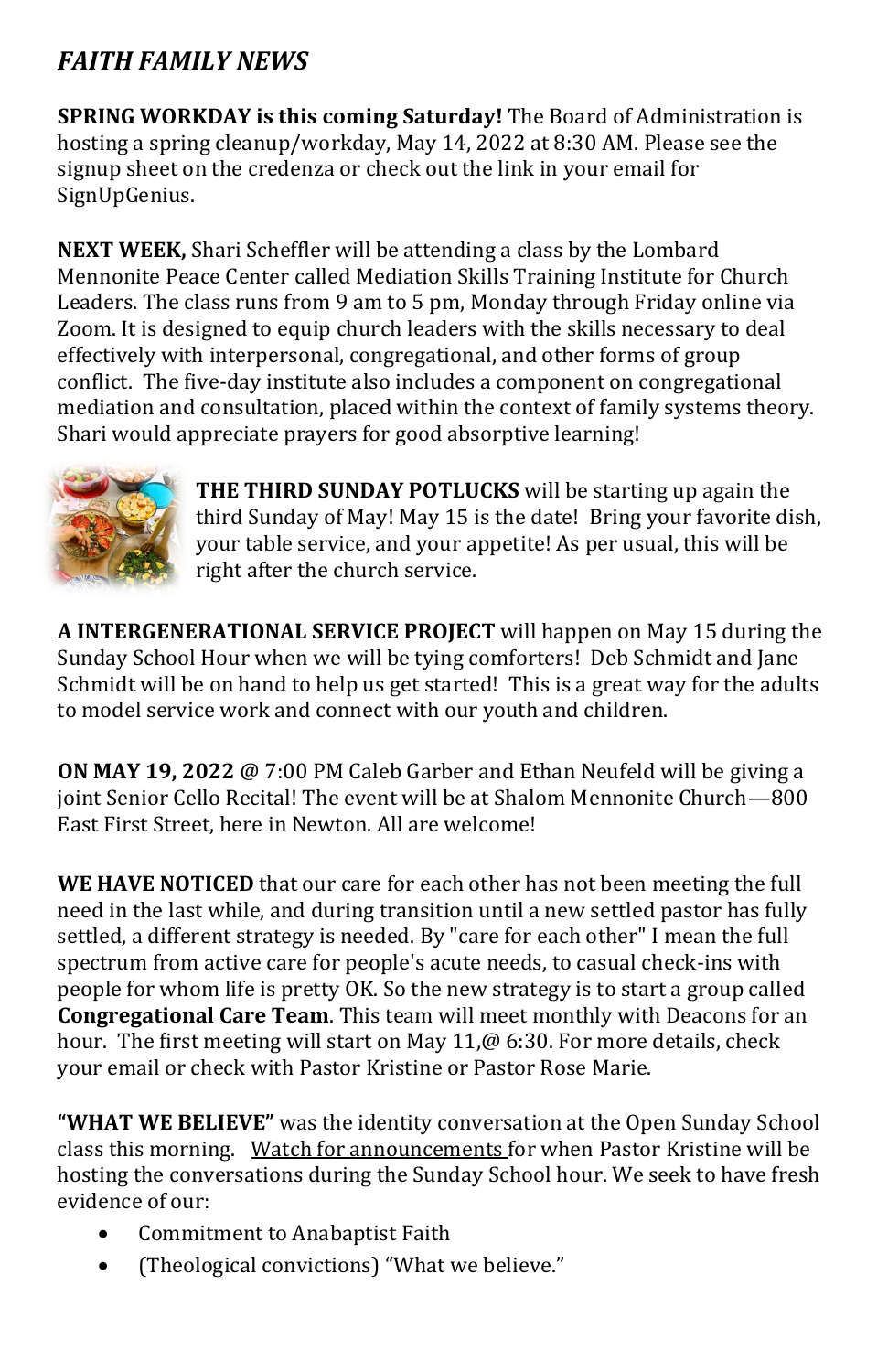- View of the pastor's role
- Congregational morale

The summaries of our conversations and any written responses (an option if you can't attend a group), will give the next search committee fresh material to answer the essay questions on the Congregational Information Form which describes us to potential settled pastor candidates. The work also reminds us that we are here for God's purposes, not our own. We do continue to seek strong participation, although our goal (45 people per question) is not as high as it was for our inclusive welcome work (we reached 80).

**VACATION BIBLE SCHOOL** will be May 31-June 3 from 5:30-7:30pm at First Mennonite Church (429 E 1st St) & June 5 Worship at 10:00am (Athletic Park). VBS is for those in Preschool through 5th grade (with Sunday worship for ALL



AGES!) Each weeknight we will start with supper for all participants (children and volunteers). VBS is a joint venture of Bethel College Mennonite Church, Faith Mennonite Church, First Mennonite Church, Iglesia Menonita Casa Betania, New Creation Fellowship Church, and Shalom Mennonite Church. Please use the QR code to follow it to the sign up page for VBS. PLEASE have your registration in by May 25,2022. You can also bring friends and

relatives! Please wear masks to be mindful of the youngest children who will be there and cannot yet get a COVID vaccine.

**SAVE THE DATE:** Let's talk church retreat in August! The date for the annual church retreat is August 13&14! **Note that this is not the usual 3rd weekend of August!!** More information will come in July!

### *OTHER AREA ITEMS*

**ANDOVER TORNADO RESPONSE:** The Kansas Mennonite Disaster Service Unit is responding to the recent Andover tornado. If you are interested in volunteering please contact Cleo Koop, Kansas Unit Chair at [cleohkoop@gmail.com](mailto:cleo.koop@gmail.com) or 316-282-0797.

**KANSAS MENNONITE RELIEF SALE ANNUAL MEETING** will be held at Hesston Mennonite on Thursday, May 19. The meal will be at 6:00 with the meeting starting after the meal. The cost is \$15.00 per plate. The meal is being catered and RSVPs are REQUIRED. If you submit a Reservation, payment will be expected whether you attend or not. The deadline for RSVPs is Monday, May 16, 6:00 pm. NO late RSVPs will be accepted. Please RSVP for the meal to Barb Reeves either by email ([bj.reeves@live.com\)](mailto:bj.reeves@live.com), phone or text (620-543-6863) by May 16, 6:00 pm. If you are only attending the meeting, RSVP is not needed. Hope to see you there to celebrate our successful Sale! Barb BJ Reeves, KMRS Secretary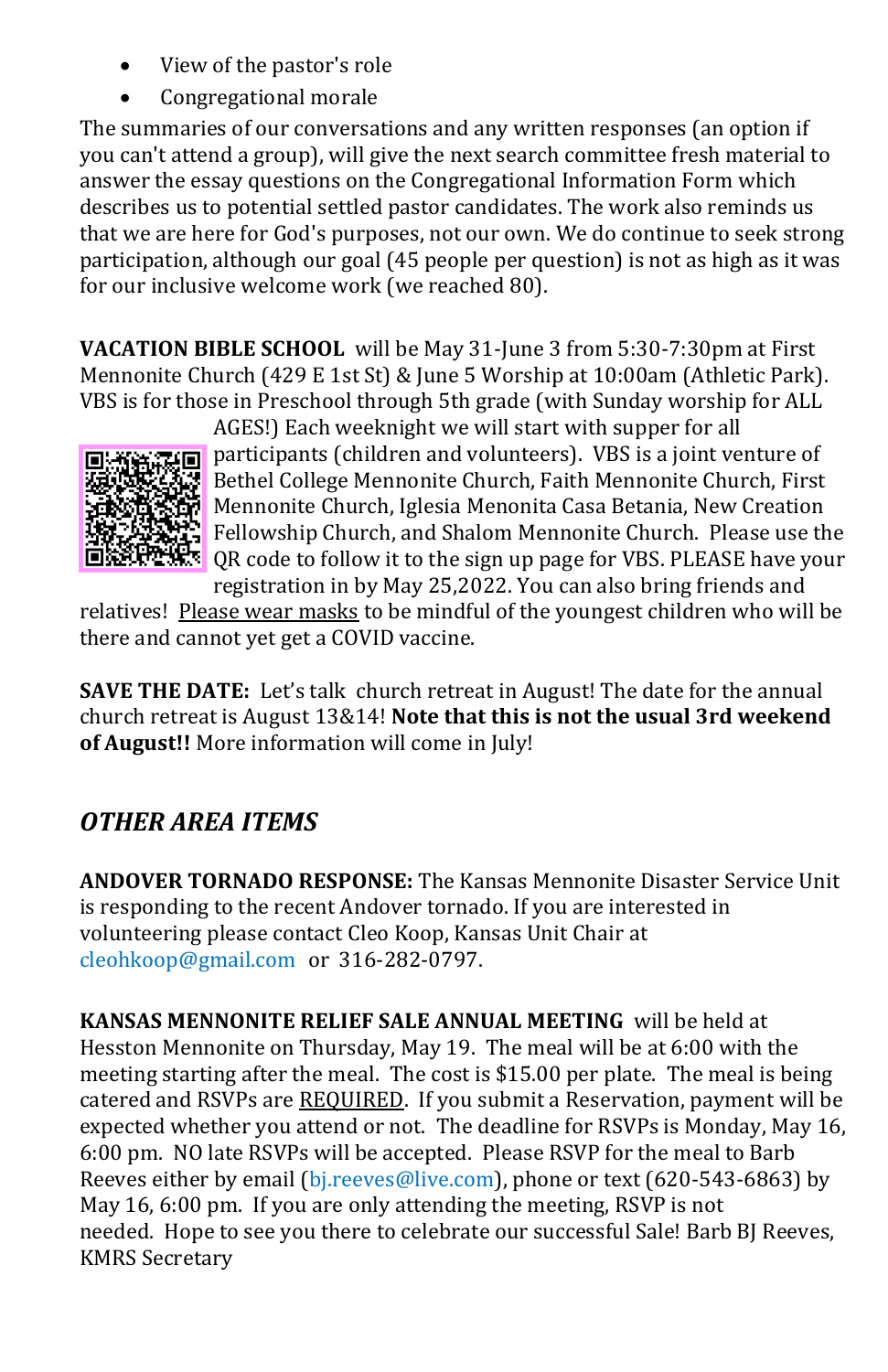**EVERENCE®** this May and June Everence will hold Medicare and Social Security workshops at its office in North Newton. The Medicare workshop (Tuesday, May 10 at 6:30 p.m.) will include, when and where to sign up for Medicare, what Medicare covers, plus an explanation of Medicare Parts A, B, C, and D. The retirement income workshop (Tuesday, June 7 at 6:30 p.m.) will cover, Social Security strategies including when to begin taking benefits, strategies to help your income last throughout retirement, and risks that can impact your retirement savings. The in-person workshops will be held at the Everence office: 3179 N. Main St. Suite 1B, North Newton. Those interested in attending should contact the Everence office at 316-283-3800, 877-467-7294 or entral.kansas@everence.com.

**SOON YOU WILL NOTICE** changes at the MCC building in North Newton, Kansas. Construction will address necessary repairs and updates to make the space more welcoming and safer for everyone as we strive to be good stewards of the MCC building and land. We ask for your patience and your prayers as we navigate continuing to do the work of MCC even during this construction process. If you have questions please email [centralstates@mcc.org](mailto:centralstates@mcc.org) or call 316.283.2720.

**JOIN THE MCC CENTRAL STATES TEAM!** We currently have the following openings. Please contact<krystalklaassen@mcc.org> with any questions. Young Adult Program Coordinator – Plan, facilitate and recruit for young adult programming in the MCC Central States region. This includes the International Volunteer Exchange Program (IVEP), Summer Service Worker (SSW) program, the Serving and Learning Together (SALT) program, Seed, and other expanding opportunities for young adults to join with the work of MCC**.** [Check out all the](https://mcc.org/get-involved/serve/openings/young-adult-coordinator-central-states)  [details and apply today at MCC..ORG!](https://mcc.org/get-involved/serve/openings/young-adult-coordinator-central-states)

**MATERIAL RESOURCES CENTER (MRC) VOLUNTEER COORDINATOR—** The MRC in North Newton, Kansas hosts volunteers of all ages working together to support the mission of MCC. Primarily, the part time Volunteer Coordinator will welcome, host, educate, assist and supervise the daily volunteers as well as receive donations in the MRC. Please visit mcc.org/get-[involved/serve/openings](https://mcc.org/get-involved/serve/openings/material-resource-center-volunteer-coordinator-central-states) for more information and to apply.

**THANK YOU TO EVERYONE** who participated in the Verenike Casserole



Fundraiser! We send an especially big thank you to Leslie Schrag, who led the tasty event once again this year. Over \$6000 was raised for summer youth camps and retreats. We are grateful for your help sharing in Christian fellowship and Building on the Rock at Camp Mennoscah!

**'TIS THE SEASON** for mowers and string trimmers! Camp Mennoscah is looking for people to help us keep the campgrounds trimmed and looking neat. Let us know when you would be able to mow or string trim! Call 620-297-3290 or email [office@campmennoscah.org](mailto:office@campmennoscah.org) --we'll get you scheduled!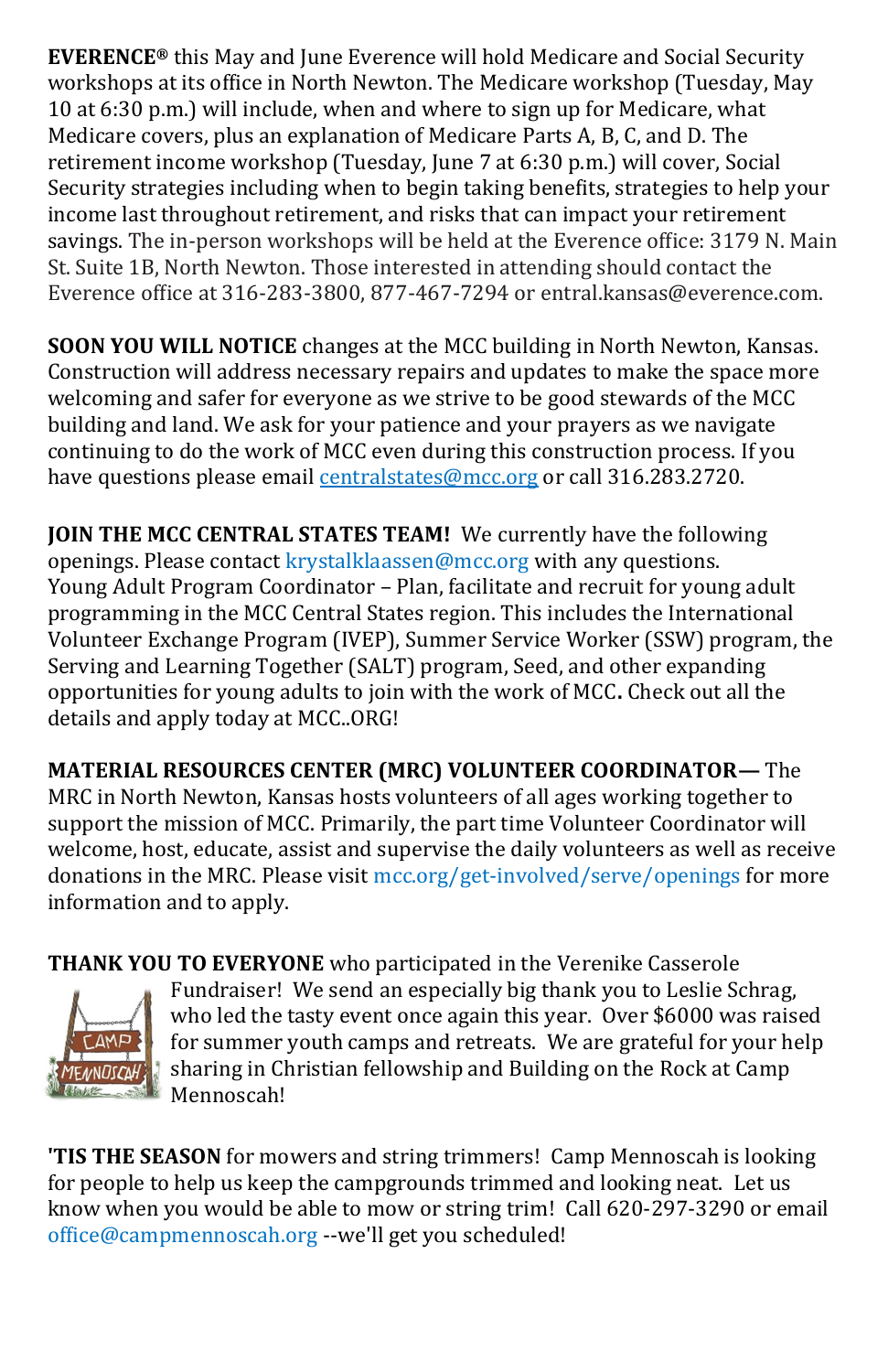**MAY 21 IS THE NEXT WORK & PLAY DAY** at Camp Mennoscah! Projects will start at 8:30am at the maintenance shed. Both indoor and outdoor work available. Bring your water bottle and lunch. Grab a group of friends and make a day of it! Contact Camp Mennoscah at 620-297-3290 or [olivia.bartel@campmennoscah.org](mailto:olivia.bartel@campmennoscah.org) to register.

**JOIN US FOR THE 2022** Western District Conference Annual Assembly July 29-31, 2022, Camp Copass, Denton, TX in-person or virtually. Friday evening we will hear a broader conference perspective on being God's people "United in Purpose, Together in Love" by our Conference Minister Heidi Regier Kreider. Sunday morning the Pastor of Family, San Antonio Mennonite Church, Dianne Garcia, will share how they have come together to love God and care for their neighbors as they minister among immigrants who pass through their community. Registration will open soon for the Annual Assembly.

**WDC MINISTER,** Brad Roth of West Zion Mennonite Church, Moundridge, KS, will be holding a book signing event at Faith & Life Bookstore on Thursday, May 12 from 6-7pm for his new book, *The Hunger Inside: How the meal Jesus gave transforms lives.* Come visit with the author, hear excerpts from the book and his inspiration for writing it, plus pick up a signed copy for you and a friend!

**PRAY FOR** participants in the WDC Church Planting Commission zoom forum this Wednesday, on the topic of sharing faith stories with neighbors in our communities.



**TODAY MAY 8 –** Woven and Open Road joint Mother's Day concert, 7 p.m., Memorial Hall

**SATURDAY MAY 14 –** Spring choral concert, including pre-Europe tour program by the Bethel College Concert Choir, 4 p.m., Memorial Hall. Please note that this is a change in date and time from some previously printed sources.

**CHILDREN/YOUTH Pre-K — 4th Grade:**  LL Room 103 **Junior High (5th—8th Grade)** LL Room 105 **High School**  LL FYG Hall



**ADULTS**

**Cornerstone:**  Fellowship Hall

> **Open Class:** LL Open Area